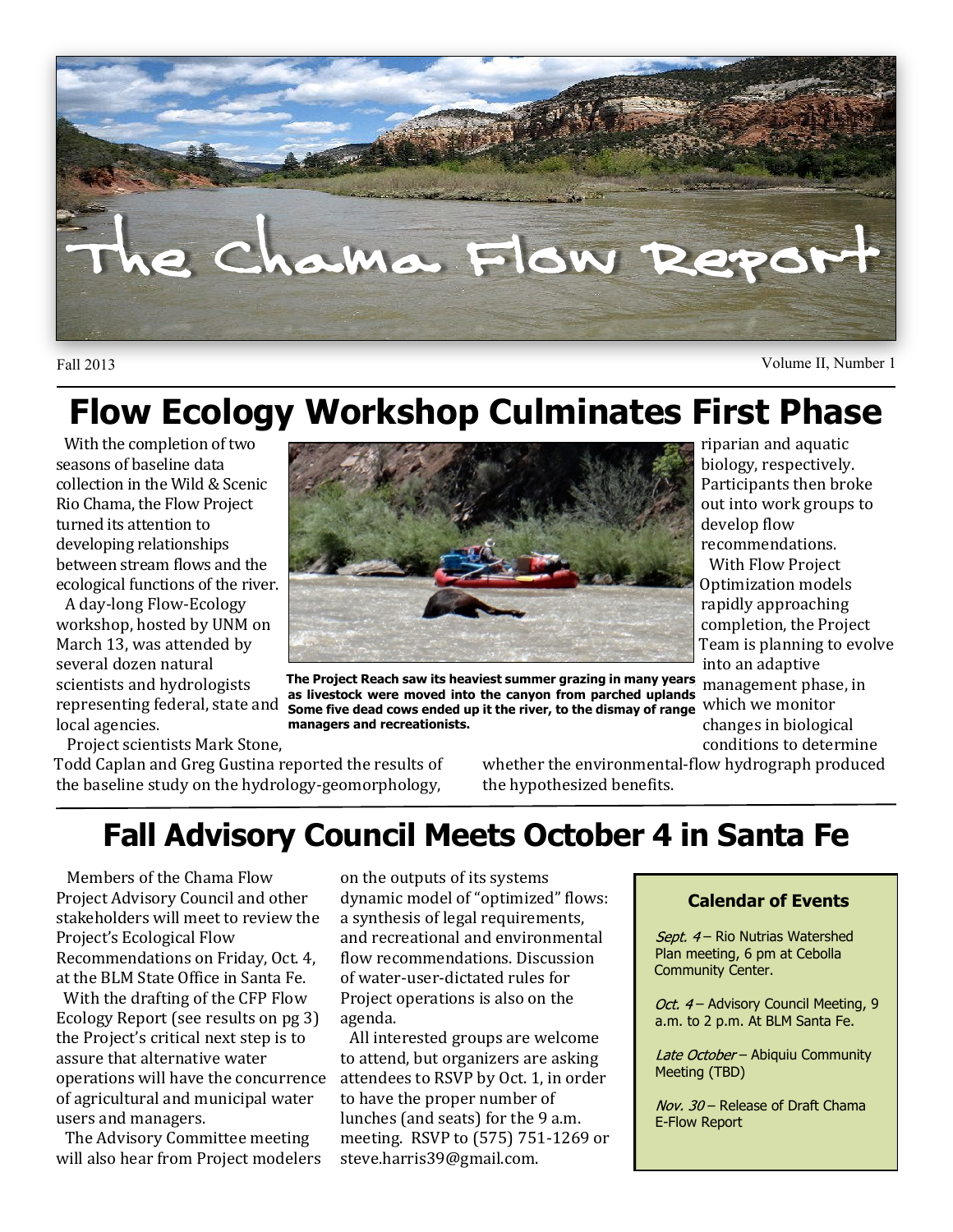## **The Chama Flow Report**

The newsletter of the Rio Chama Flow Optimization Project **Vol. II No. 1** Andy Dennison, Editor

#### **The Project Team**

Steve Harris, Project Management Mike Harvey, Fluvial Geomorphology Todd Caplan, Riparian Ecology Dick Kreiner, Reservoir Management Nabil Shafike, Hydrology/Modeling Melinda Harm Benson, Facilitation/Adaptive Mgmt. Mark Stone, Hydrological Modeling Ryan Morrison, Hydraulic Modeling Dagmar Llewellyn, Hydrology Laura Crossey, Water Quality Andy Dennison, Communications

#### *Projected* Advisory Council

Albuquerque-Bernallilo Water Utilities Authority Middle Rio Grande Conservancy District New Mexico Interstate Stream Commission U.S. Bureau of Reclamation U.S. Army Corps of Engineers U.S Bureau of Land Management, Taos Field Office U.S. Forest Service, Santa Fe National Forest Los Alamos County Utilities Pueblos of Ohkay Owingeh, Santa Clara, San Ildefonso Rio Chama Acequia Association Acequias Nortenos New Mexico River Outfitters Association Adobe Whitewater Club New Mexico Trout Unlimited City and County of Santa Fe Jicarilla Apache Nation University of New Mexico Christ in the Desert Monastery Ghost Ranch El Vado Ranch

The Rio Chama Flow Optimization Project is funded by a grant from the New Mexico Environment Department through the River Ecosystem Restoration Initiative.

> Rio Grande Restoration HC 69 Box 3-C Embudo, N.M. 87531 (575) 751-1269 steve.harris39@gmail.com

A New Mexico Not-for Profit Corporation **To subscribe, email andrewdennison86@gmail.com.**

Visit our website at: **[http://www.riogranderestoration](http://www.riogranderestoration.org/news_letter.php) [.org/news\\_letter.php](http://www.riogranderestoration.org/news_letter.php)**

### **Project Notes**

#### **Dr. Stone Wins NSF Award**

Project team member Mark Stone, an assistant professor of civil engineering at UNM, will receive the National Science Foundation Faculty Early Career Development Award that includes funding for research in the next five years. The award is given to young faculty members who "exemplify the role of teacherscholars through outstanding research, excellent education and the integration of both education and research."

Dr. Stone heads the hydrology modeling effort for the Chama Flow Project that will produce flow recommendations for the Bureau of Reclamation's operations at El Vado Dam. His research at UNM has centered on using "river forensics" to reconstruct historical conditions and to better understand the impacts of river engineering projects while informing river restoration efforts.

#### **Gustina Takes Montana Post**

Greg Gustina, the lead scientist for fisheries biology on the Project, has taken a job with the U.S. Forest Service in Missoula, Mont. A fish biologist for 10 years at the Taos Office of the Bureau of Land Management, Gustina will become a superivisor-natural resource specialist in the Lolo National Forest.

Gustina's efforts in the Chama Flow Project included aquatic surveys and analysis, and flow recommendations to improve aquatic habitat and fisheries.

#### **Rio Grande Climate Assessment Nears Completion**

Dagmar Llewellyn, project lead for the Bureau of Reclamation's "Upper Rio Grande Impacts Assessment", a component of Reclamation's West Wide Climate Risk Assessment, rolled out preliminary results of the study in a July 10 presentation at the New Mexico Museum of Natural History and Science. Llewellyn told the 150+ attendees that, in the analyses performed by Reclamation and Sandia Labs to support this study, both Rio Grande native water supplies and imported San Juan- Chama Project supplies are projected to steadily decline over the next 50 years. However, the impacts to the Navajo and Blanco Rivers, sources of San Juan-Chama Project, are projected to be less severe than those to the native waters of the Rio Grande.

The draft study goes to Washington this month, for a Department of Interior review. When finalized, the report will be posted to Reclamation's website, at: <http://www.usbr.gov/WaterSMART/wcra/index.html>

#### **Chama Water Quality: A Year-Long Intensive Study**

Throughout 2012, the New Mexico Environment Department's Surface Water Quality Bureau monitored water quality at over 30 stations on the Rio Chama and tributaries. The Surface Water Quality Bureau conducts surveys in each of New Mexico's watersheds approximately every eight years, to evaluate whether New Mexico's lakes and streams meet water quality standards.

NMED completed earlier studies of the Chama watershed in 1999 and 2007. These studies were used to develop total maximum daily loads (TMDLs) for the Rio Chamita and Upper Chama (above El Vado) as well as in other tributaries and sub-reaches of the Rio Chama below Abiquiu. The TMDL is the pollutant load (often expressed in pounds/day) that the stream can handle and still meet its water quality standard, at a critical (usually low) flow.

Water quality in these studied streams showed exceedences for such parameters as aluminum, ammonia, phosphorous, bacteria, temperature, dissolved oxygen and turbidity. New water quality issues could emerge from the 2012 monitoring data once they are assessed.

This Chama-wide WQ study is expected to be released before year's end, and posted to NMED/SWQB's website: http://www.nmenv.state.nm.us/swqb/Chama/

In the Wild and Scenic (Project) Reach, the Chama generally met standards in the 2007 study, but in a major tributary, the Rio Nutrias, a total daily maximum load (TMDL) was established for turbidity.

Stakeholders interested following or assisting in a newly-initiated Rio Nutrias Watershed Assessment, a set of strategies for abating erosional effects on water quality, can get information from NMED's Delbert Trujillo at 505-827-2867.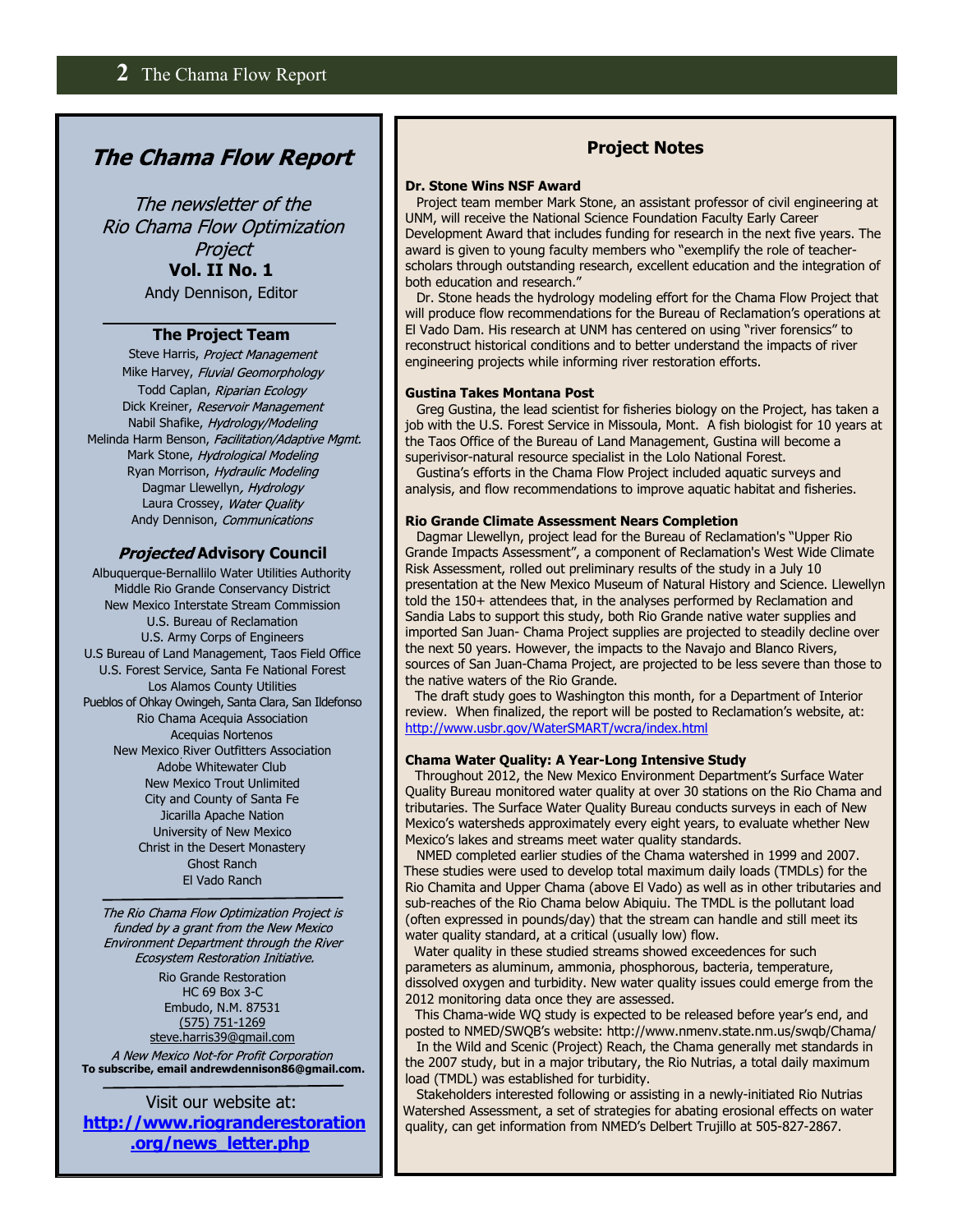## **Flow Ecology Workshop Recommendations**



On March 10, breakout groups offered the following recommendations for Rio Chama releases:

#### **Terrestrial Ecology Group**

*Habitat Complexity*. Peak releases of 6,000 cfs for at least three (3) days will promote formation of new off-channel wetlands and create new safesites for cottonwood seeding establishment. Flow regime includes a rapid ramp-up of a flood-flow of 6,000 cfs for three (3) days once every 10 years in March-June. Benefits include new wetlands for life-cycle requirements of amphibians, invertebrates, and avian species.

*Cottonwood Recruitment*. A peak release of 5,000 cfs once every 3-5 years in late May-early June, with recession from peak flow no more than one (1) inch per day. Release would flood active floodplain. Benefits include

roosting habitat for bald eagles, and greater songbird diversity.

#### **Aquatic Ecology Group**

*Sediment Transport.* Peak releases of 3,000 cfs every 1-3 years and 6,000 cfs every 3-5 years will move the sediment "mosaic" downstream and away from the El Vado Dam tailwaters.

*Brown Trout Spawn.* A peak release of varying magnitude every other year will deposit small gravels (2 cm-minus) for October to March spawning period. A spring runoff event and summer releases of varying magnitude will promote algae, invertebrate and native fish spawn.

*Turbidity.* Bankful flows to move sediment every 4-6 weeks in the summer with a frequency of 1.7 years.

#### **Geomorphology Group**

*Enhancing River System.* In the first five years, greater

disturbances of 6,000 cfs every two (2) years in the spring will break out the existing sediment lockdown. Then, similar peak releases with more gradual ramping every 5-10 years in the spring to continue break out.

*Reworking Geomorphology.* Bankful flows for 3-5 days every 2-3 years will flush fines and develop gravel bars. The timing of the flows isn't as important as gradual ramping up and down.

See 'Workshop' Page 4

#### **Data Gaps** Participants in the workshop identified a number of research topics of relevance to the flow-ecology relationship. Native fish production Amphibian population Songbird population Box elder reproduction Grazing study Flyover imagery to fill in between sites Groundwater/surface water interaction Multi-habitat benthic sampling (outside riffle) Fine sediment yield from tributaries Bank compaction Algae assessment Food chain/trophic study